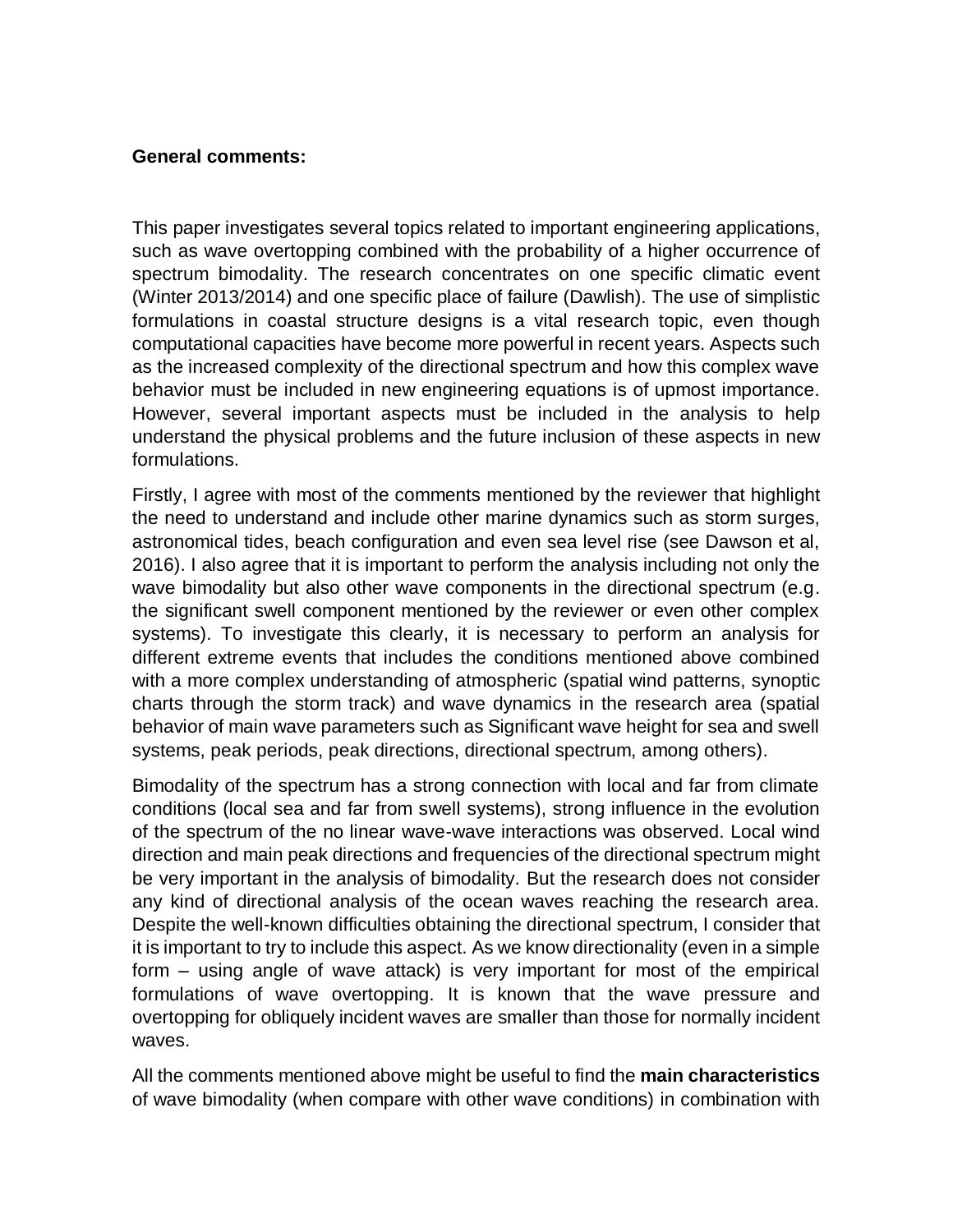other marine dynamics that increase the probability of coastal flooding and will be a strong scientific contribution.

Some minor comments and some related to the topics mentioned above are shown below:

## **Specific comments through the manuscript:**

- **1) Line 24:** Please include other scientific references confirming this behavior. Include the paper called Computational Investigation of the Effects of Bimodal Seas on Wave Overtopping by Thompson et al. (2016).
- **2)** Wave buoy data section. **Comment:** Please consider including a brief description of the study area, and please include a description of the general climate during the year. What about the Met Office's network of Marine Automatic Weather Stations (MAWS) consisting of 11 moored buoys?
- **3)** Figure 1. Please include more details on this figure: coordinates, names, a map with a general location, etc. A map showing the continental shelf (including bathymetry) might be useful given the importance of this area on wave process. Please use a more detailed title that includes the research area. Please describe more details about the spectrum construction. Some instrumental buoys present several drawbacks related with these estimations. Please include the names of the buoys employed for the main analysis in Looe Bay (Section 1), Dawlish (Section 2) and Rustington (Section 3).
- **4)** Partitioning method. Given the possible differences between the partitioning methods, please explain why you not did use other partitioning methods.
- *5)* In the manuscript, the following asseveration is included: *The method does not classify multi-peak spectra (more than two peaks). If the algorithm is unable to choose a suitable separation frequency, the spectrum is flagged and the separation frequency chosen manually (by eye).* Given these drawbacks why were other methods not tested?
- 6) Figure 3. Please include the energy spectrum units (m<sup>2</sup>/Hz)
- *7)* Title **3 Winter 2013/2014.** Please consider having a more clear title for this section, e.g. Description of climatology during the 2013/2014 winter season.
- **8)** In the next text: The purpose of providing Table 4 in this data analysis is to highlight the overall contribution coastal flooding played to the total damage caused by the winter storms. **Comment:** This is the main reason why the climate must be explained briefly in the study area section proposed.
- **9)** In the text: Significant wave height and energy content. **Comment:** Please explain the concept employed for energy content. The connection between Psc and energy content is not clear. Please explain the exact definition of energy content.
- **10)**In general: Please include in the Figures all the places mentioned throughout the paper.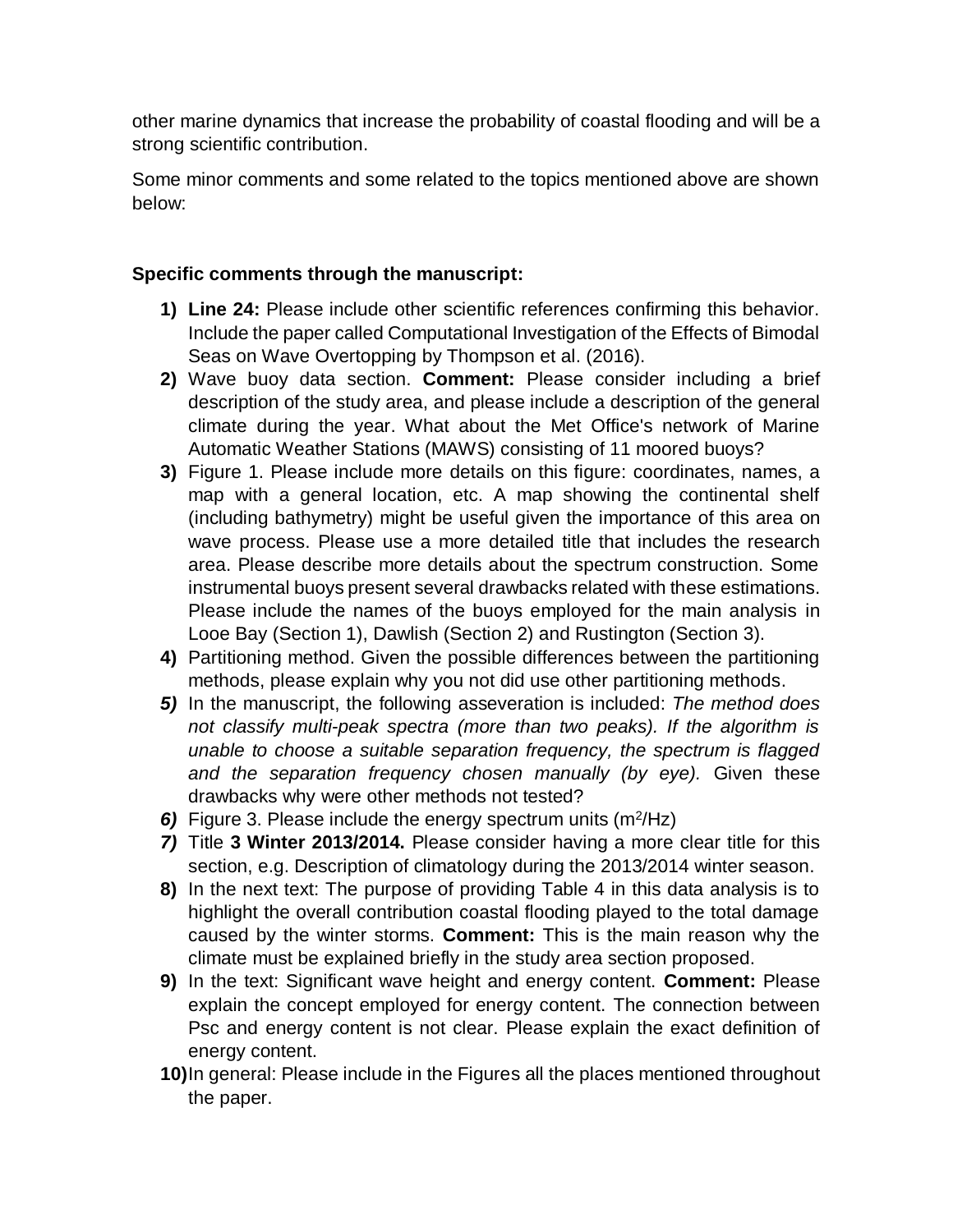- **11)**Figure 4. Please improve the quality of this figure. Try to add the coordinates in latitude and longitude. Please try to edit the original Synoptic chart to increase the quality of the coastline using another color or line style. Please add the bottom boarder line of the figure. Is possible to add the evolution of the storm toward the research area for different dates? See the following link as an example. [http://www.mwis.org.uk/synoptic-charts.](http://www.mwis.org.uk/synoptic-charts)
- **12)**In the text: In Section 1, Hm0 increases slightly with the arrival of the storm. **Comment:** Please clarify this analysis. The exact date of this analysis is not clear. A joint analysis of storm track information and wave parameters must be performed clearly.
- **13)**In the text: unrealistically large wave heights are detected from the 5th February in Section 1. **Comment:** Please discuss the reason why this behavior (Unrealistically large wave heights) is not observed in the Perranporth location. I suggest including information about the track of the storm and some directional information about the ocean waves. The direction of the swell pattern traveling toward the research area can be very important for wave evolution through time. The evolution of storm direction can help to explain this behavior.
- **14)**In the text: Porthleven experienced the greatest increase in energy content during the first day of the storm, 3rd February. The buoy at Perranporth detected the largest increase in energy content on the second day, 4th February. **Comment:** with a low value when compared to Porthleven. Try to discuss the relationship with the buoy location.
- **15)**In the text: Perranporth wave buoy is the only buoy located on the northern tip of the south-west. The location explains the observed differences in conditions and is the only location that detected a continued increase in wave height and period on the second day of the storm. The results for Section 1 suggest locations along the northern tip of the south-west coast are more exposed to severe and prolonged wave conditions generated by storms with a track similar to the one in this period. **Comment:** This is one of the most important topics. For that reason, the quality of the discussion could be increased if a pattern of the spatial wave and storm evolution could be included in the paper. This would help to understand wave transformation toward the research area (other physical processes can be explained better).
- **16)**In the text: Extensive damage occurred in Section 2 at Dawlish during this storm period, where key railway protection infrastructure along the beach collapsed on the evening of 3 rd and night of 4th February. **Comment:** Is it possible to include some damage photographs? During this event strong winds were observed, so please consider including some wind patterns (scatterometers could be a good option).
- **17)**In the text: In the days leading up to the collapse, high peak wave periods (9 s - 20 s) and swell components (35%-25 45%) are observed. Comment: Please consider putting "were".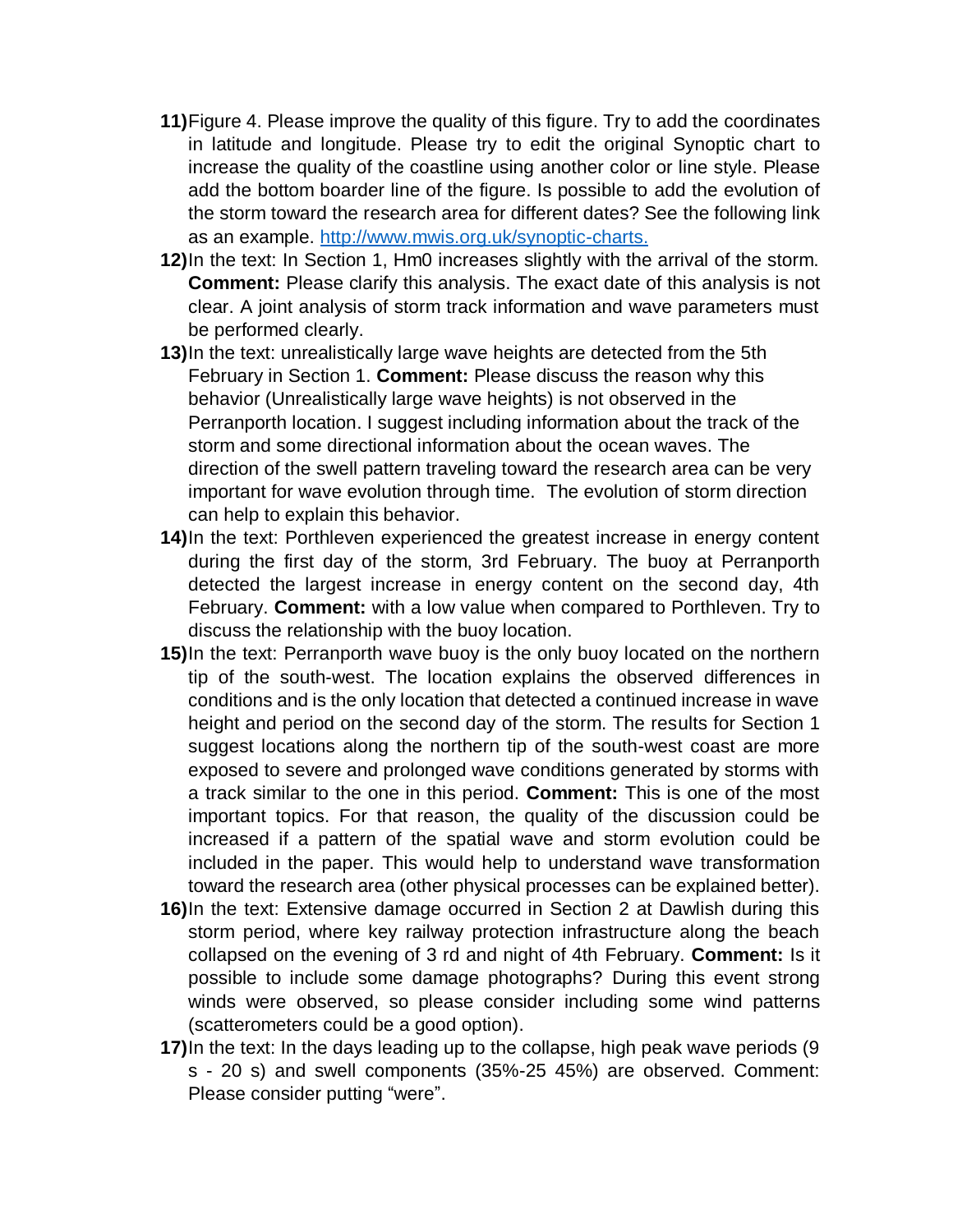- **18)**In the text: Sibley et al., (2015) suggested that it was the south-southeast wind generated waves in the English Channel. **Comment:** Please consider putting the name of the channel in Figure 1.
- **19)**In the text: A reason for the decrease in Psc could be associated with the arrival of the storm and strong local winds creating locally generated wind waves with high energy. **Comment:** If the local wind waves are very important, please consider including some information about local wind (magnitude, direction, spatial maps, among others).
- **20)**Figures 5, 6 and 7: Please increase the quality of these Figures. As the y axis is too narrow, it is difficult to read the values. Some values look incomplete (cut off at the top of the figure). Discuss the evolution using exact values.
- **21)**Have you considered showing the evolution of the unidirectional spectrum by showing the evolution of the sea and swell simultaneously through time?.
- **22)**Historical comparison: Explain why these months were selected for the analysis. This topic supports the importance of a study area section when the main climatological aspects in the research area must be discussed. A discussion of the annual cycle or stormy season during the year can be helpful. The estimation of the Psc during the month is not clear, please explain better.
- **23)**In the text: Bimodality during the winter period of 2013/2014 was frequent for both Dawlish and Rustington. Comment: Looe bay has similar behavior; please consider including it in the analysis.
- **24)**In the text: Rustington, located in Section 3 and in the south-east UK could be considered to be less likely to be subjected to swell as its location further east in the English Channel provides greater opportunity for swell waves to be refracted and diffracted towards the shore before penetrating further up the Channel. **Comment:** This confirms the importance of using an ocean wave model like SWAN or WWIII to model the spatial behavior of the wind waves during these dates.
- **25)**In the text: Bimodality during the winter period of 2013/2014 was frequent for both Dawlish and Rustington: **Comment:** Please try to connect the fact that for Dawlish the highest percentage of bimodality was observed during February 2013/2014 when compared with the other years and the fact that the sea wall collapsed during this month. A technical discussion could be very useful. Why does bimodality increase the failure probability? Looe bay has similar behavior; please consider including it in the analysis. The connection between bimodality and failure probability is not clear. Is there other evidence of bimodality and the failure of other structures?
- **26)**In the text: As seen in Fig. 9, the mean Psc and the probability of bimodal occurrence is higher at Looe Bay than Dawlish in Section 2 and Rustington in Section 3. The highest mean Psc is observed during the 2013 - 2014 winter storms with high values of Psc throughout December to March (27% -37%) and the highest mean value of Psc over all the years being in February 2014.